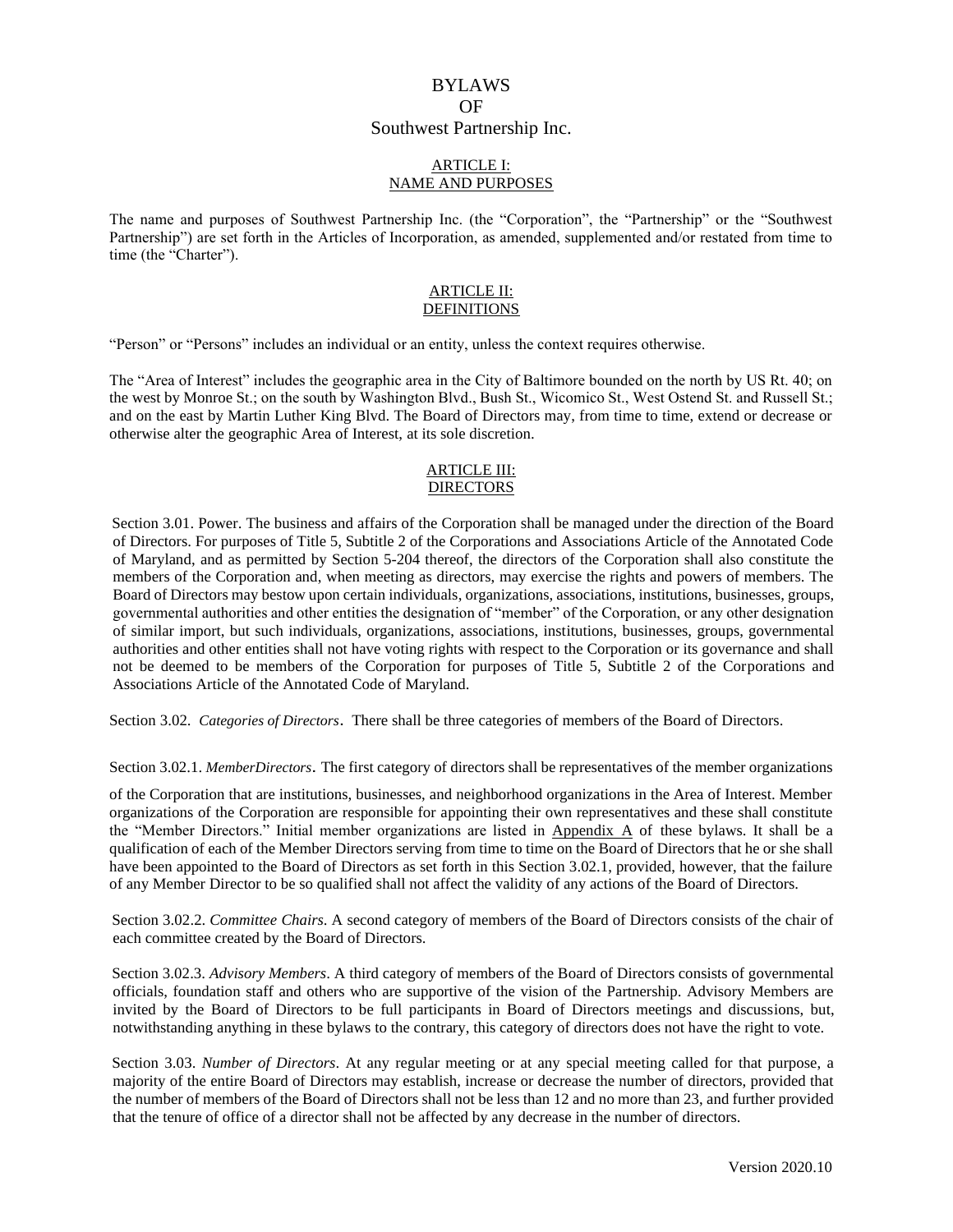Section 3.04. *Election and Term*. The initial Board of Directors shall be composed of those persons named in the Articles of Incorporation of the Corporation as directors and those other persons named by the member organizations listed in Appendix A tothese bylaws. Member Directors shall remain on the Board of Directors until replacements are named by the member organization at the pleasure of that organization. Each Committee Chair shall remain on the Board of Directors for so long as he or she is the chair of a committee created by the Board of Directors. Advisory Members shall hold office for a renewable term of one (1) year. Any director elected to fill a vacancy on the Board of Directors occurring between annual meetings shall serve for the remainder of the full term of the category of directors in which the vacancy occurred

Section 3.05. *Voting*. Each director (other than directors who are Advisory Members) shall have one (1) vote. Except as otherwise required by law or by the Charter or these bylaws, decisions of the Board of Directors shall be by the affirmative vote of a majority of the directors present at any meeting at which there is a quorum present. Members of the Board of Directors may participate in a meeting by means of a telephone conference or other communications equipment if all persons participating in the meeting can hear each other at the same time. Participation in a meeting by these means constitutes being present at the meeting. Votes may be taken electronically, such as by email, and shall be governed by the same majority rule as long as each member director has been afforded the opportunity to discuss the issue either verbally or in writing with the other directors.

Section 3.06. *Meetings of the Board of Directors*. A meeting of the Board of Directors shall be held at least four times a year.

Section 3.07. *Special Meetings of the Board of Directors*. A majority of the directors may call a special meeting of the Board of Directors. Special meetings must be preceded by at least ten (10) days' notice of the date, time and place of the meeting. The notice shall describe the purpose of the special meeting. Business transacted at special meetings shall be confined to the purposes of the meeting stated in the notice of the meeting.

Section 3.08. *Notice of Regular Meetings*. Notice of all meetings shall be in writing and delivered at least ten (10) days but not more than thirty (30) days before the day of the meeting. All persons entitled to vote at the meeting must be mailed or otherwise delivered proper notice of the meeting. Email communication will constitute proper mode of delivery for notice purposes as long as such members of the Board of Directors provide their email address to the Secretary.

Section 3.09. *Other Action by Board of Directors.* Any action required or permitted to be taken at any meeting of the Board of Directors may be taken without a meeting if an electronic convening is properly called and conducted. Decisions during an electronic convening will be made by unanimous consent provided in writing or by electronic transmission by each voting member of the board. Decisions made via teleconference will follow the same rules as a board meeting that allows simultaneous interaction of members present, which sets forth the action given in writing or by electronic transmission by each of the directors and is filed with the minutes of proceedings of the Board of Directors.

Section 3.10. *Admission of New Member Organizations*. Upon petition the Board of Directors may decide to admit new member organizations in addition to those listed in Appendix A. Decisions to admit new member organizations shall be based on what the Board of Directors deems to be in the best interests of the partnership.

Section 3.11. *Organizations and Committee Chairs Removal of Members of the Board of Directors; Removal of Member*. The Board of Directors shall ask a member organization or committee to replace its representative on the board of directors if the individual misses three (3) or more individual board meetings in a 12-month period. A Director can be removed by 75% of the Directors – if that Director has done something that is not in the best interest of the Southwest Partnership or not in standing of the other Directors." The affected member organization(s) or committee(s) have the right to replace the member on the board.

A member organization may be removed from the Partnership upon the affirmative vote of 75% of all members of the Board of Directors.

Section 3.12. *Resignation*. A person on the Board of Directors may resign at any time by submitting a written resignation to the President, or if the resigning person is the President, to the other members of the Board of Directors.

Section 3.13. *Quorum*. Fifty-one (51) percent of the directors shall constitute a quorum and four member organization representatives of the neighborhood associations must be present to create a quorum.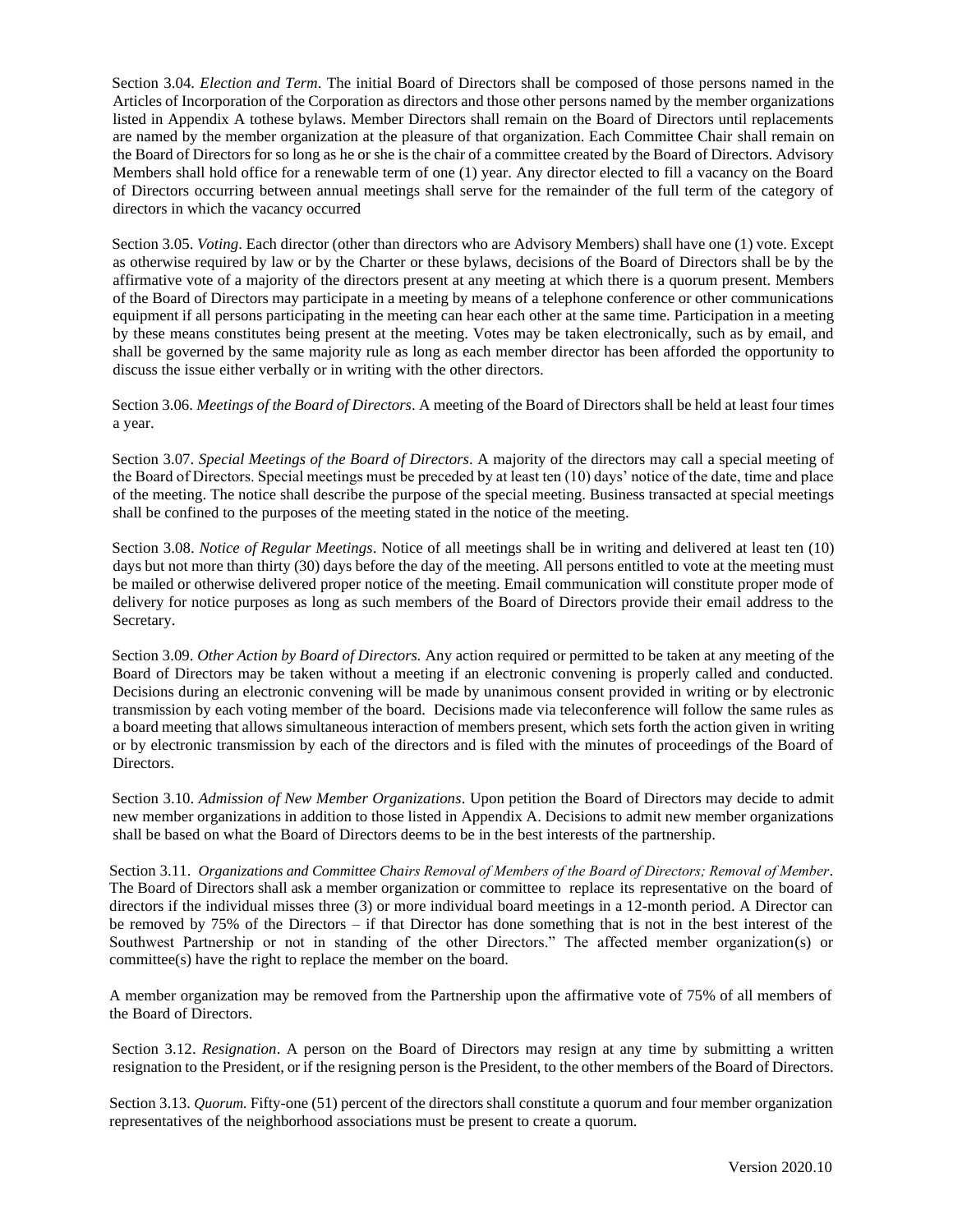Section 3.14. *Committees.* The Southwest Partnership's activities will generally be carried out through the work of committees open to all members and others in the community. Committees will be open to additional people from member organizations in addition to the member's formal representative in the Partnership. There shall be two categories of Committees. Standing Committees (these committees shall be focused on the day-to-day operations of the organization, and Program Committees (these committees shall be focused on furthering the community development goals of the organization. Article V of these Bylaws will further define the distinction between these committees. The Partnership will strive to incorporate broad representation in each Committee, representing a cross section of community interests, especially people from those constituents directly affected by that Committee's work.

Section 3.15. *Changes to the Number of Directors.* Any decrease in the number of Directors caused by the dissolution of a Committee or the removal or discontinued membership of a member organization, shall immediately terminate the Director position associated with that committee or member organization.

### ARTICLE IV: **OFFICERS**

Section 4.01*. Officers.* The initial officers of the corporation shall be a President, a Vice President, a Secretary, and a Treasurer. The officers shall be elected by the Board of Directors by open ballot, so that there will be a public record of Board Members' votes for officers. Other officers may be created and elected by a majority of the Board of Directors as may be deemed necessary.

Section 4.02. *Officer's Requirements.* Any director may be elected to be an officer; however, the President and Vice-President must be residents of the Area of Interest.

Section 4.03. *Election/Vacancies*. The annual meeting of the Board of Directors for purposes of electing officers and directors and transacting any other business shall be the first meeting after November 1st. Any officer vacancies occurring between annual meetings may be filled by the Board of Directors at a regularly scheduled Board of Directors meeting. An officer so elected shall fulfill the term of his/her predecessor.

Section 4.04. *Term*. The President and the Vice President each shall serve a term of two years (up to a maximum of three successive terms) and until his or her successor has been duly elected and qualified, or until his or her earlier resignation or removal. Each other officer shall serve a term of two (2) years and until his or her successor has been duly elected and qualified, or until his or her earlier resignation or removal.

Section 4.05. *Removal of Officers*. An officer may be removed by a majority vote of the members of the Board of Directors.

Section 4.06*. Resignation*. An officer may resign at any time upon submitting a written resignation to the President or, if the resigning officer is the President, to the Board of Directors.

Section 4.07. *Authority and Duties of Officers*. The officers shall have the authority and responsibility delegated by the Board of Directors and as follows:

- 1) *President.* The President shall preside at and conduct all meetings of the Board of Directors. The President may sign all contracts and agreements in the name of the Corporation after the Board of Directors has approved them, serve as the representative of the Corporation in meetings and discussions with other organizations and agencies, and otherwise perform all of the duties which are ordinarily the function of the office, or which are assigned by the members of the Board of Directors.
- 2) *Vice President*. In the absence of the President or in the event of a vacancy in such office, the Vice President shall perform the duties of the President and when so acting shall have all the powers of and be subject to all the restrictions upon the President, and shall perform such other duties as from time to time may be assigned to such Vice President by the President or by the Board of Directors.
- 3) *Secretary.* The Secretary shall keep accurate records and minutes of all meetings of the Corporation, give or cause to be given all notices in accordance with these Bylaws or as required by law, maintain the Minutes Book of the Corporation and a current listing, with phone numbers and addresses (including e-mail addresses), of the members of the Board of Directors at the office of the Corporation and in general, shall perform all duties customary to the office of Secretary. The Secretary, with the approval of the Board of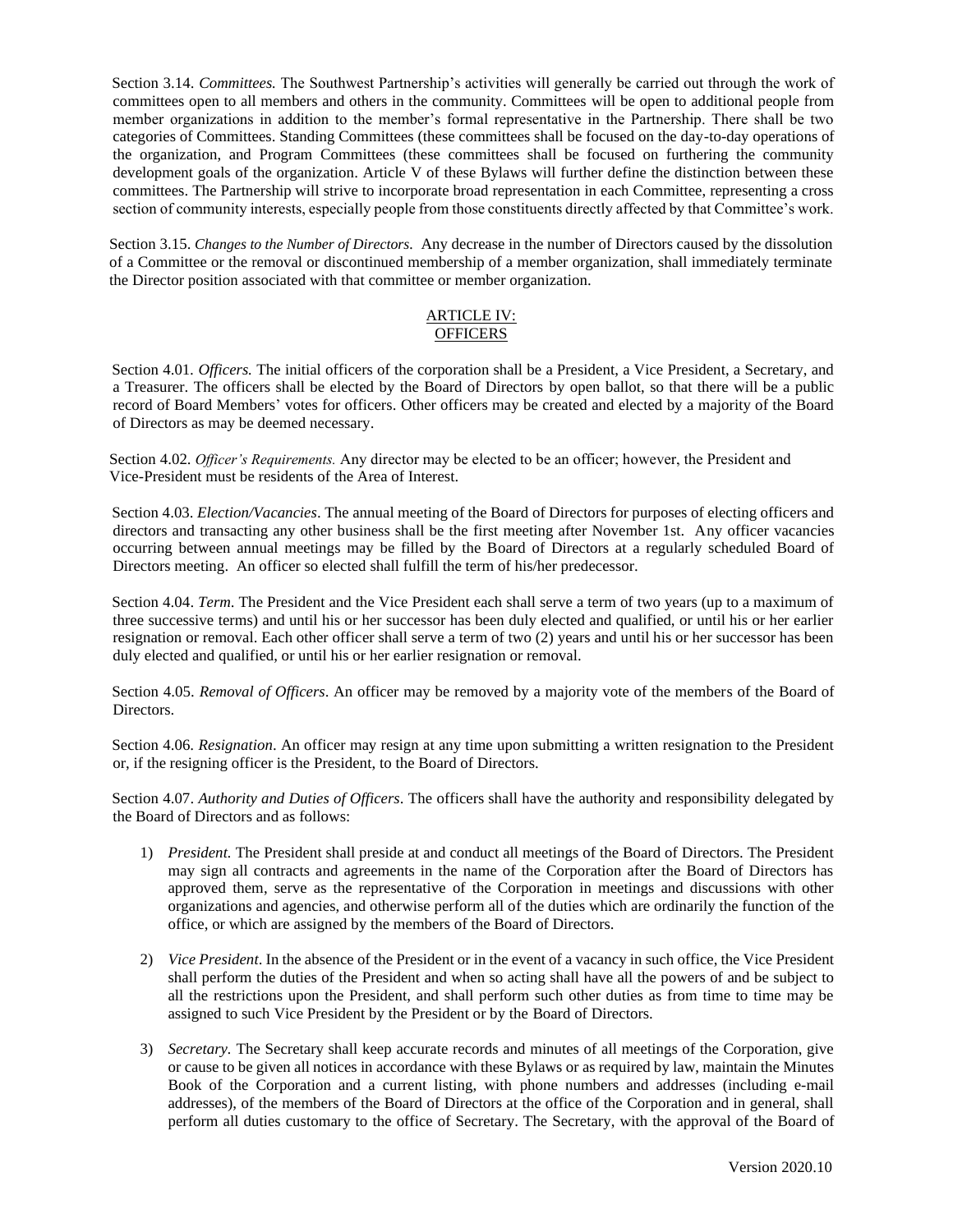Directors, shall establish a procedure whereby residents of the Area of Interest may obtain copies of the books and records of the Corporation except for personnel records and legally protected information.

- 4) *Treasurer*. The Treasurer shall oversee the deposit of funds of the Corporation into the proper accounts of the Corporation, the recordation of all receipts and disbursements from such account or accounts, the preparation of the books and records of the finances of the Corporation; the preparation of financial reports of the accounts for each Board of Directors Meeting, and the preparation and filing of all end of the year financial reports, including federal and state tax reports, and in general, shall perform all duties incident to the office of Treasurer.
- 5) *Other officers*. Other officers appointed by the Board of Directors shall perform such duties as may be specified by the Board of Directors or by officers given authority over them.

### ARTICLE V: **COMMITTEES**

Section 5.01. *Creation*. The Board of Directors may create, alter, or dissolve committees with such powers as it deems wise for such committees to have. Each Program Committee shall elect a Committee Chair to serve on the Board of Directors. No committee shall have the authority to authorize or take any action on behalf of the Corporation without the approval of the Board of Directors.

Section 5.01a. *Records*. Minutes shall be kept of each meeting of each committee. Copies of the minutes of each such meeting shall be filed with the corporate records and supplied to each member of the Board of Directors.

Section 5.02. *Standing Committees*. There shall be the following Standing Committees: Executive, Governance, Finance & Audit, and Fund Development. The Chairs of the Standing Committees shall be appointed by the President and ratified by a quorum of the Board of Directors present at such time as the appointment is made. The Chairs of the Standing Committees will be responsible for recruiting members of the Committee and shall report to the Board of Directors the membership of the Standing Committees. Membership on a Standing Committee is not limited to the current Board of Directors.

#### Section 5.02 a. *Executive Committee*: The Executive Committee shall consist of the President, Vice-

President, Secretary, Treasurer and the out-going President of the Board of Directors as a non-voting member. The The Executive Committee shall develop recommendations with respect to various matters pertaining to the affairs of The Southwest Partnership and shall report such recommendations to the Board of Directors for action. In instances where special circumstances require expeditious action between meetings of the Board of Directors, the Executive Committee shall have the power to take the necessary actions, subject to any prior limitation imposed by the Board of Directors. The minutes of the Executive Committee shall include a summary of the circumstances requiring any expeditious action taken by the Executive Committee and the minutes shall be submitted to the Board of Directors.

Section 5.02 b. *Governance Committee*: The Chair of the Governance Committee shall be appointed by the President and approved by the Board of Directors. The Governance Committee shall consist of at least two (2) members of the Board of Directors, one of whom shall serve as Chairperson of the committee. The Governance Committee shall be responsible for orienting new Board Members prior to their taking a seat on the Board of Directors. The Governance Committee shall annually review and make recommended changes to the Bylaws of The Southwest Partnership. Any Bylaw amendments proposed by Board Members or other interested parties shall be referred to the Governance Committee for review and recommendation. Further the Governance Committee will be responsible for recommending policies and procedures for the efficient operations of the Board of Directors and its Committees.

Section 5.02 c. *Finance and Audit*: The Finance and Audit Committee shall be chaired by the Treasurer and shall have one other member of the Board of Directors on the committee. The Finance and Audit Committee shall be responsible for preparing and recommending for approval by the Board of Directors the annual budget. The annual budget will be submitted to the Board for approval at least one meeting prior to the start of the new fiscal year. Further, the Finance and Audit Committee shall provide the Board of Directors with quarterly reports on the financial health of The Southwest Partnership. The Finance and Audit Committee shall have the authority to make amendments to the budget within and between budgeted line items during the course of the year. The Finance and Audit Committee shall keep the Board of Directors informed of any such changes at the quarterly updates.

Section 5.02 d. *Fund Development*: The Fund Development Committee Chair shall be appointed by the President and approved by the Board of Directors. The Committee shall have the responsibility of preparing and overseeing the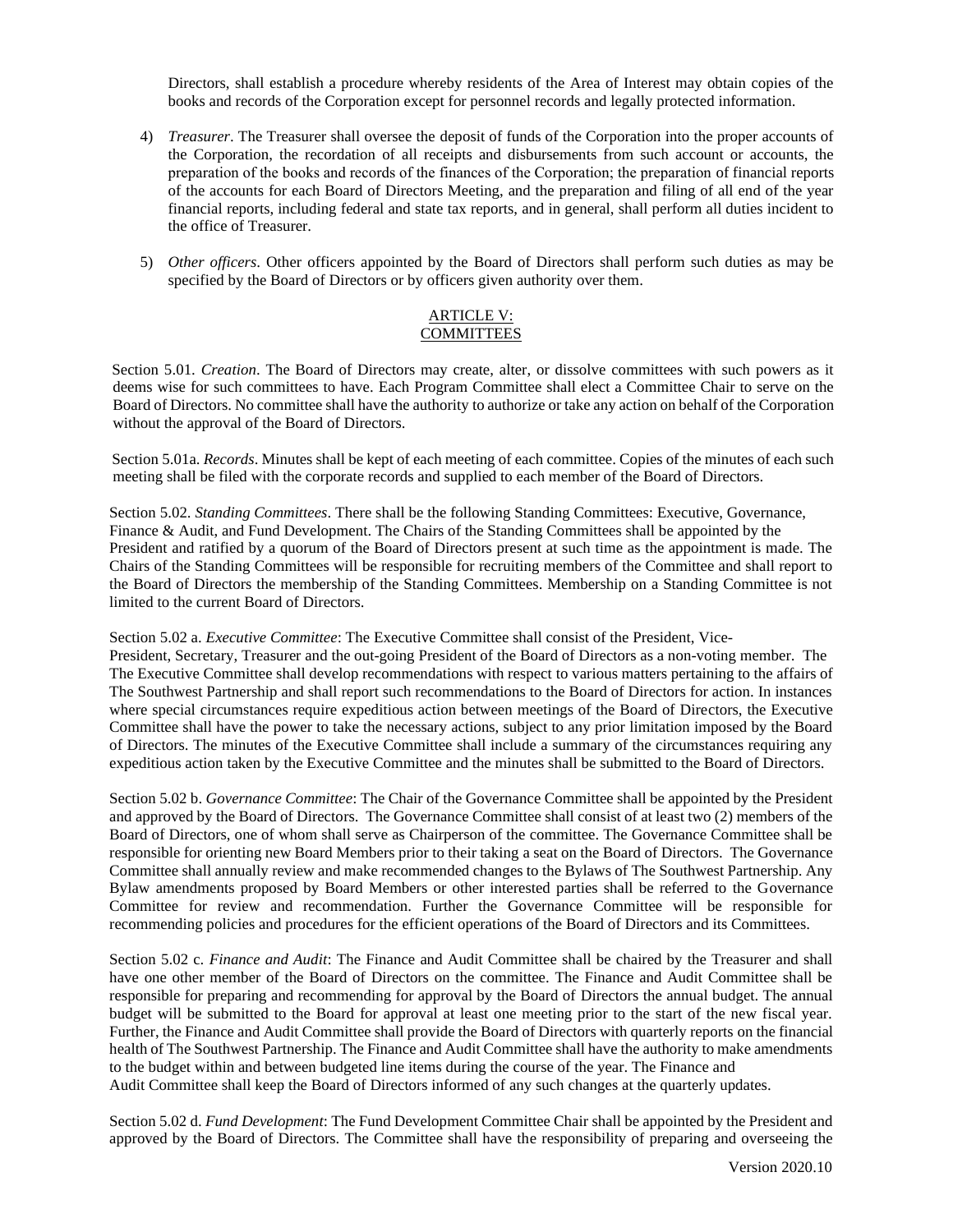strategic plan to guide The Southwest Partnership's solicitation of funds. The Fund Development Committee will work with the Finance and Audit Committee to ensure that projected revenues are within reason. The Chair of the Fund Development Committee will work closely with the President and the Executive Director to meet with potential funders to secure the necessary revenues to cover the annual operating expenses of The Southwest Partnership.

Section 5.02 e. *Special Committees*. The President of The Southwest Partnership may establish such special committees as he/she shall determine are necessary for the functioning of The Southwest Partnership. Each such committee shall be given a specific charge and term. No special committee shall have a term extending beyond one (1) year unless reappointed. The members of special committees shall be named by the President and ratified by the Board of Directors.

Section 5.03. *Program Committees*. The Board of Directors shall, at least annually, review Program Committees. Program Committees. The Program Committees shall be responsible for leading the organization in community development activities that further the Vision, Mission and Goals of the organization. Program Committee Chairs shall serve a term of one year or until his/her successor is duly elected annually by a majority vote of Committee members who have attended at least three Committee meetings during the previous twelve months. Program Committee Chairs may nominate themselves or be nominated by another member of the Committee and go through an election by the qualified membership. There shall be no voting by e-mail or proxy. Program Committees shall have only one chairperson elected to serve on the Board of Directors.

### ARTICLE VI STAFF

Section 6.01. *Executive Director.* The Board of Directors may engage a compensated executive director who shall report to the Board of Directors, which shall agree on an overall job description for the executive director, approve an annual work program for the executive director, and approve initial compensation and compensation adjustments on an annual basis. On a routine basis, the President shall be responsible for oversight of the executive director. The executive director may not be a member of the Board of Directors.

Section 6.02. *Additional Staff.* With Board of Directors approval of an annual budget and staffing positions, the executive director is responsible for hiring additional staff, overseeing the staff's performance, and terminating staff as required for reasons of budget limitation and or inadequate performance. Staff may not be members of the Board of Directors.

### ARTICLE VII PUBLIC ENGAGEMENT AND PARTICIPATION

Section 7.01. The Board of Directors shall hold at least two open meetings annually to which all interested parties in the Area of Interest will be invited. The Board will report on its activities and future plans and the public may ask questions and provide input.

### ARTICLE VIII FRIENDS OF THE SOUTHWEST PARTNERSHIP

Section 8.01. The Board of Directors may create the Friends of the Southwest Partnership. The purpose of the Friends of the Southwest Partnership is to engage any interested person who wants to support the work of the Southwest Partnership and to be affiliated with the Southwest Partnership. Friends of the Southwest Partnership have no voting rights or governance responsibility for the affairs of the Southwest Partnership, but Friends are welcome to participate in Southwest Partnership activities, be on mailing lists and provide financial support.

## ARTICLE IX: CONFLICT OF INTEREST

Section 9.01. *Disclosure of Conflict.* Any Board of Directors member, officer, or committee member or staff member having an interest in a contract or other transaction or determination presented to the Board of Directors or a committee of the Corporation for recommendation, authorization, approval or ratification shall give prompt, full and frank disclosure of his or her interest to the Board of Directors or committee prior to its acting on such contract or transaction.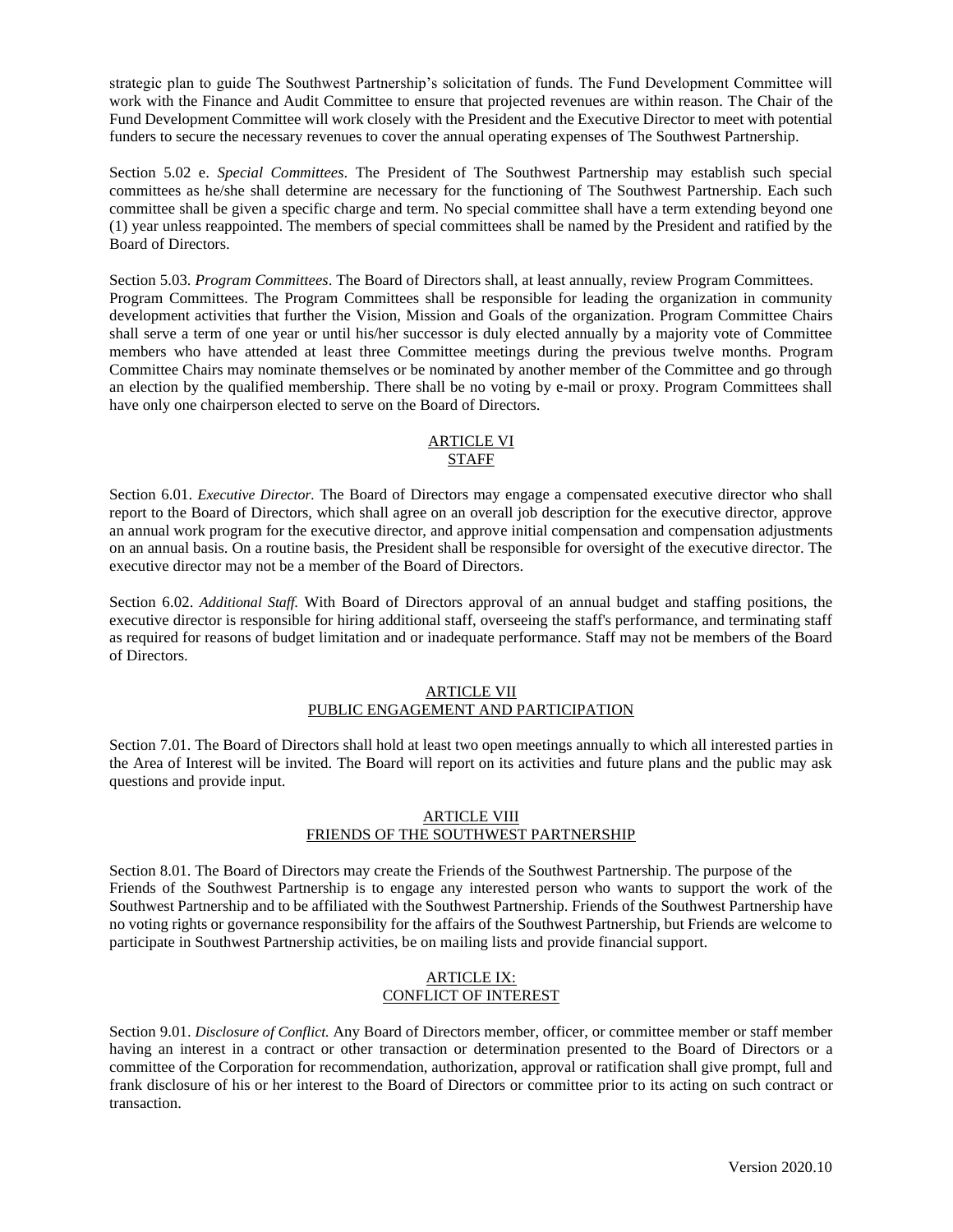Section 9.02. *Resolving Conflicts of Interest*. The body to which such disclosure is made shall thereupon determine, by majority vote, whether the disclosure shows that a conflict of interest exists or can reasonably be construed to exist. If a conflict is found to exist, such person shall not vote on, nor use his or her personal influence on, nor participate in discussion of (other than to present factual information or to respond to questions in the discussions or deliberations with respect to such contract, transaction or determination) the issue. Such a person may not be counted in determining the existence of a quorum at any meeting where the contract, transaction, or determination is under discussion or is being voted upon. The minutes of the meeting shall reflect the disclosure made, the vote thereon and, where applicable, the abstention from voting and participation, and whether a quorum was present.

#### ARTICLE X: **MISCELLANEOUS**

Section 10.01. *Fiscal Year.* The fiscal year of the Corporation shall be the calendar year or such other period as may be fixed by the Board of Directors.

Section 10.02. *Books and Records*. The Corporation shall keep at its office correct and complete books and records of accounts, the activities and transactions of the Corporation, minutes of the proceedings of the Board of Directors and any committee of the Corporation, a current list of the members, members of the Board of Directors, and officers of the Corporation and their residence addresses.

Section 10.03. *Compensation*. The members of the Board of Directors and the elected officers of the Corporation shall serve without compensation for their services as Board of Directors members or officers. Directors and officers may be reimbursed for all expenses reasonably incurred on behalf of the Corporation.

Section 10.04. *Indemnification*. The Corporation may indemnify members of the Board of Directors, officers, and agents of the Corporation to the fullest extent required or permitted by the General Laws of Maryland.

Section 10.05. *Amendment of Charter and Bylaws*. The Charter and these bylaws may be amended only by the affirmative vote of a majority of the members of the Board of Directors present at a meeting at which a quorum is present, provided the proposed amendments have been submitted to the members of the Board of Directors, in writing, at the meeting prior to the meeting at which the vote will be taken.

Section 10.06. *Nondiscrimination*. The organization, officers, members of the Board of Directors, and persons served by this corporation shall be selected in a nondiscriminatory manner with respect to age, sex, color, national origin, sexual orientation and political or religious option or affiliation.

Section 10.07. *Signature Authority.* The officers may delegate signature authority to the Executive Director when they deem it appropriate.

Section 10.08. *Audit Schedule*. The Board of Directors, through its Finance and Audit Committee, shall elect an independent certified public accountant to audit the books and financial records of the Southwest Partnership, Inc. After completing the audit with respect to a particular fiscal year, the auditor shall submit an audit report to the Finance and Audit Committee for review. The Finance and Audit Committee shall present to the full Board of Directors the final audit report for adoption.

Section 10.09. *Meetings*. All meetings of the Southwest Partnership will be conducted according to the rules of the presiding officer of the meeting. These will change from time to time and situation to situation. It is the responsibility of the presiding officer to officiate in an open and inclusive manner affording everyone the opportunity to participate and to facilitate in such a manner that everyone is heard. At times this will mean the presiding officer will have to temper strong speakers from dominating a meeting and at other times encouraging and drawing out opinions and input from those who have remained silent.

Section 10.10. The Southwest Partnership, Inc. is an independent organization. It does not and will not operate any control over member neighborhood organizations. Member neighborhood organizations will maintain sole authority and control over all issues within their individual jurisdictions. Southwest Partnership, Inc. maintains no control or rights over the decisions made by any member neighborhood organization. Southwest Partnership, Inc. agrees that each individual neighborhood makes any and all decisions within their neighborhoods defined boundaries. Member neighborhood organizations reserve all rights, without prejudice, for perpetuity.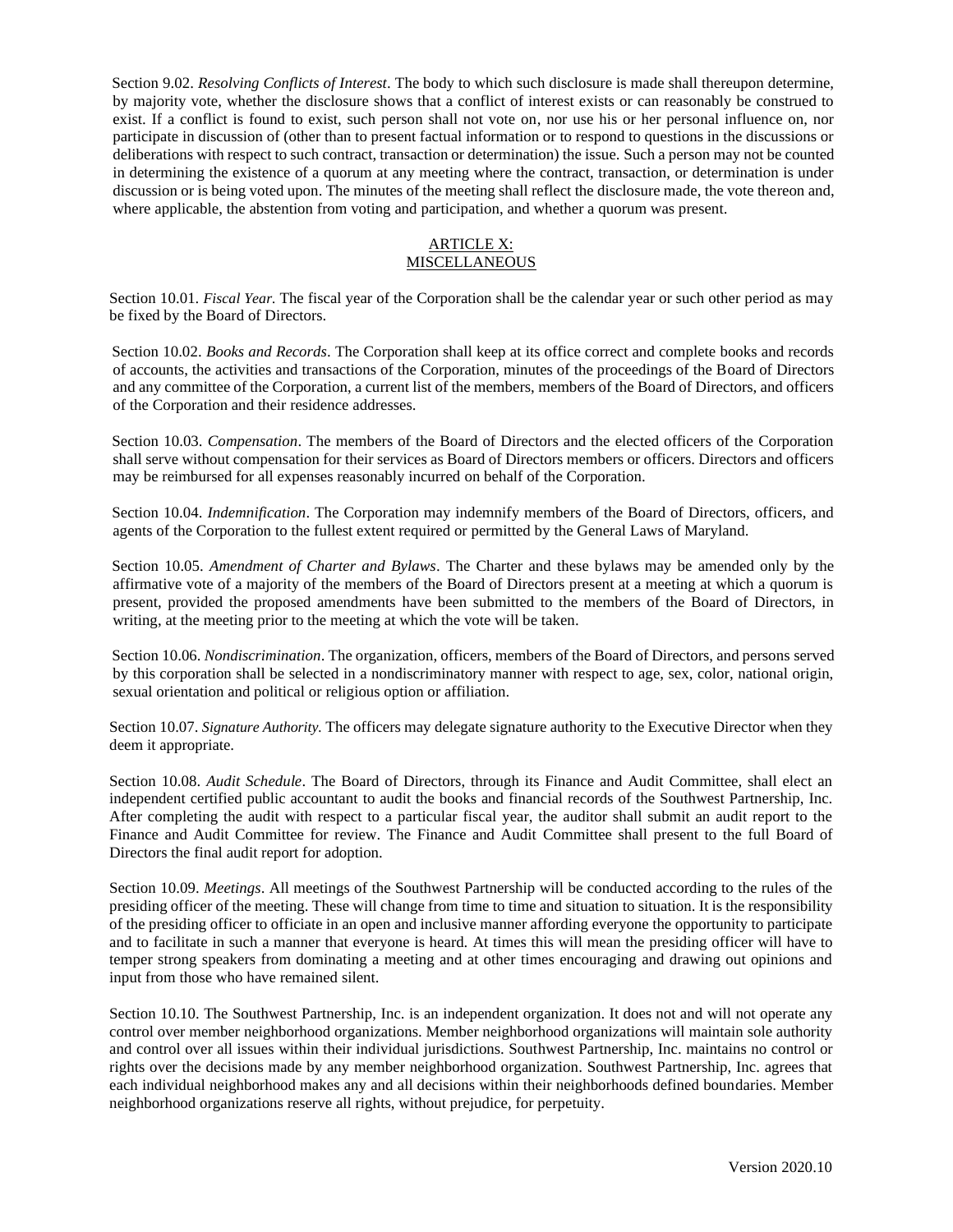**Bylaws approved by Board of Directors:** \_\_\_\_\_\_\_\_\_\_\_\_\_\_\_\_(date)